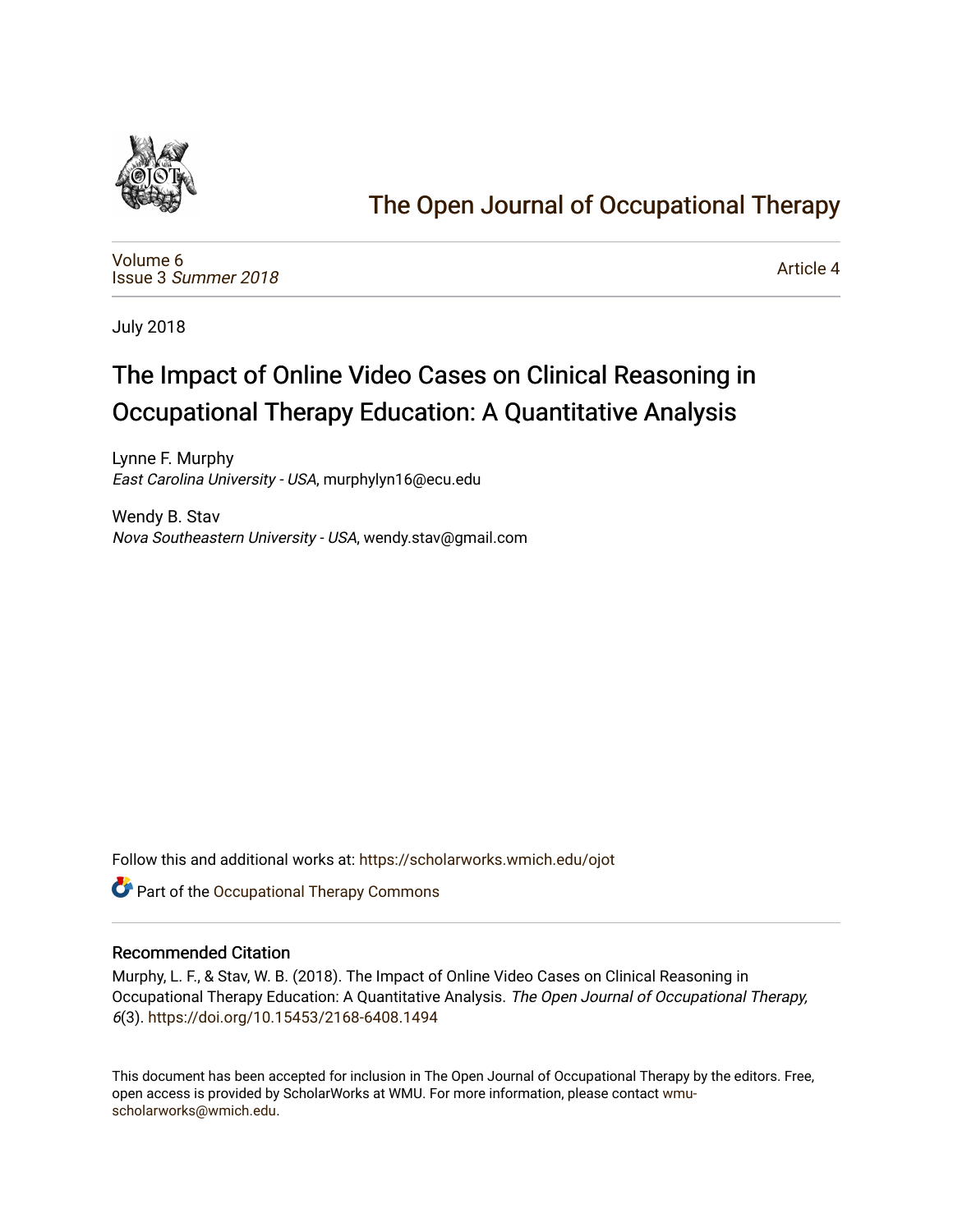## The Impact of Online Video Cases on Clinical Reasoning in Occupational Therapy Education: A Quantitative Analysis

## Abstract

Clinical reasoning, the cognitive process of a skilled occupational therapist, is a complex and necessary component of evaluating clients and implementing interventions that facilitate each client's achievement of relevant and meaningful participation in daily occupations. Clinical reasoning encompasses a set of skills that must be integrated into college curricula for the preparation of occupational therapists, but it is not easily taught in a classroom setting. This quasi-experimental, quantitative research explored how specific instructional techniques, constructed on the tenets of case-based reasoning, influenced the development of clinical reasoning in occupational therapy students. The experimental group with video cases improved significantly in overall reasoning. The video cases challenged the learners to analyze their observations, explicitly identify clinical reasoning skills, and make decisions regarding occupational therapy interventions and services. This may influence how video technology is used and integrated into didactic educational practices.

## **Comments**

This is the first of two articles that describe one research study.

The authors report no conflicts of interest to disclose.

## Keywords

case-based learning, clinical reasoning, instructional technology

## Cover Page Footnote

The research support of Dr. Liyan Song, Dr. Scot McNary, and Dr. Bill Sadera of the Department of Educational Technology and Literacy at Towson University is acknowledged, as this research was completed in partial fulfillment of the requirements for the degree of Doctor of Education for the first author.

## Credentials Display

Lynne F. Murphy, EdD, OTR/L Wendy B. Stav, PhD, OTR/L, SCDCM, FAOTA

Copyright transfer agreements are not obtained by The Open Journal of Occupational Therapy (OJOT). Reprint permission for this Special Section: Technology should be obtained from the corresponding author(s). Click [here](https://scholarworks.wmich.edu/ojot/policies.html#rights) to view our open access statement regarding user rights and distribution of this Special Section: Technology. DOI: 10.15453/2168-6408.1494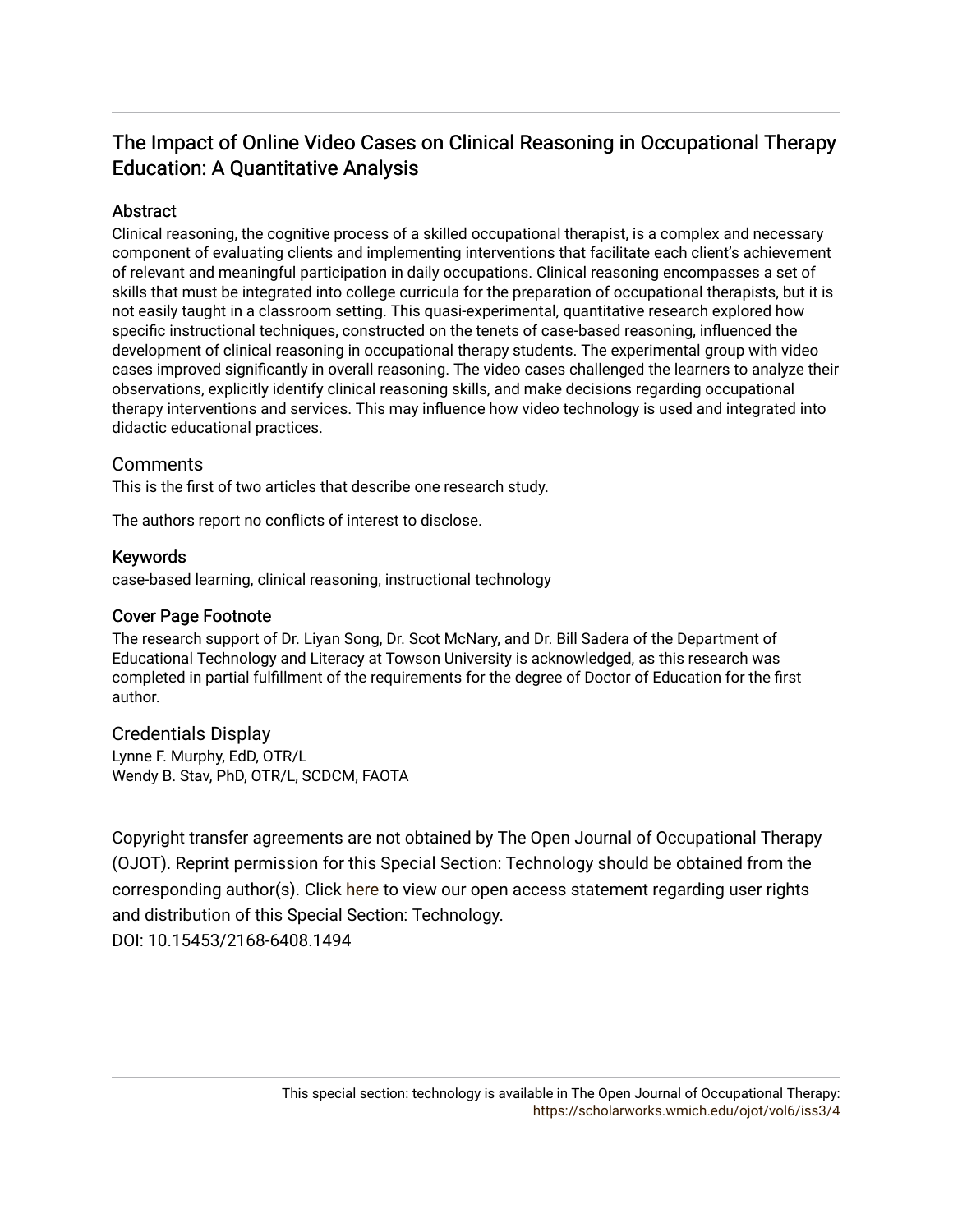In a landmark study of clinical reasoning in occupational therapy, Rogers (1983) describes clinical reasoning as a blend of artistry, science, and ethics that is difficult for a novice to learn. Competent occupational therapy service planning and delivery relies on a combination of inductive reasoning, deductive reasoning, ethical decision-making, knowledge, experience, and interaction skills (Rogers, 1983). Most clinicians require experience, conscious reflection, critical analysis, and selfcriticism to develop the complex skills of clinical reasoning (Rogers, 1983).

As clinical reasoning is critical to competent occupational therapy practice, it must be integrated into education that prepares individuals to enter the profession. There is consensus across the profession that occupational therapists cannot perform clinical reasoning without explicit consideration of each specific client and his or her abilities, limitations, contexts, medical condition, culture, and values (Boyt Schell, 2009; Boyt Schell & Schell, 2008; Fleming, 1991; Mattingly, 1991; Mattingly & Fleming, 1994; Rogers, 1983). Therefore, a client's story or various forms of case studies have been traditionally used in occupational therapy education to facilitate foundational clinical reasoning. This allows for consideration of the individual client in occupational therapy evaluation and interventions. The format of these cases have historically included written or text-based cases, videotaped patients, simulated or standardized patients, and stories elicited from former occupational therapy clients (Bazyk & Jeziorowski, 1989; Liu, Schneider & Miyazaki, 1997; Lysaght & Bent, 2005; Neistadt & Smith, 1997; VanLeit, 1995). All of these methods have theoretical foundations in case-based reasoning, a model that may be useful for understanding the cognitive process that occupational therapists use in performing clinical reasoning.

Research on the use of case-based reasoning in occupational therapy education and in related health fields has been limited to student satisfaction with case-based learning methods (Curran, Sharpe, Forristall, & Flynn, 2008; Kim, Pederson, & Baldwin, 2012; Lysaght & Bent, 2005; Thistlethwaite et al., 2012; Williams, 2009), connections of instructional methods to other learning outcomes (Bagdasarov et al., 2012; Cook & Triola, 2009; Kaddoura, 2011; Mounsey & Reid, 2012), and how clinical reasoning or critical thinking in occupational therapy students may develop over time (Lederer, 2007; Mattingly, 1991; Rogers, 1983; Vogel, Geelhoed, Grice, & Murphy, 2009). In addition, limited research exists in occupational therapy education that attempts to measure clinical reasoning using standardized measures (Lederer, 2007; Vogel et al., 2009) or to measure clinical reasoning related to various experiential instructional techniques (Coker, 2010; Royeen, Mu, Barrett, & Luebben, 2000; Scaffa & Smith, 2004). There remains a lack of understanding about how instructional methods may contribute to the acquisition of foundational clinical reasoning skills in higher education, which can be measured in an explicit manner (Boyt Schell & Schell, 2008; Falk-Kessler & Ciaravino, 2006; Lederer, 2007; Mattingly, 1991; Rogers, 1983; Unsworth & Baker, 2016; Vogel et al., 2009).

#### **Literature Review**

Case-based reasoning, as described by Kolodner and Guzdial (2000), provides a theoretical framework in which an expert uses his or her experiences or cases to assist others to learn and reason and to facilitate the application of that knowledge to similar situations. This method uses the interpretation of expert cases to assist students in understanding new situations. A learner can build knowledge in an intentional way by transferring the expert's knowledge and his or her own experiences into knowledge that the learner can recall and use in flexible ways (Kolodner & Guzdial, 2000). The cases become the basis for the learner's cognitive library as he or she learns directed lessons from the cases and can recall and use those lessons when they are applicable to future situations.

Case-based learning has been used in many disciplines, including a variety of medical and health professions, and prior research supports a number of common characteristics in building an effective case. For example, cases should be authentic or situated in real-world experiences (Kim et al., 2006; Kolodner, 1997; Thistlethwaite et al., 2012). Learning through these cases should be facilitated by experts, and students should clearly demonstrate the experts' skills and abilities (Bagdasarov et al., 2012; Jonassen & Hernandoz-Serrano, 2002; Kolodner & Guzdial, 2000; Thistlethwaite et al., 2012).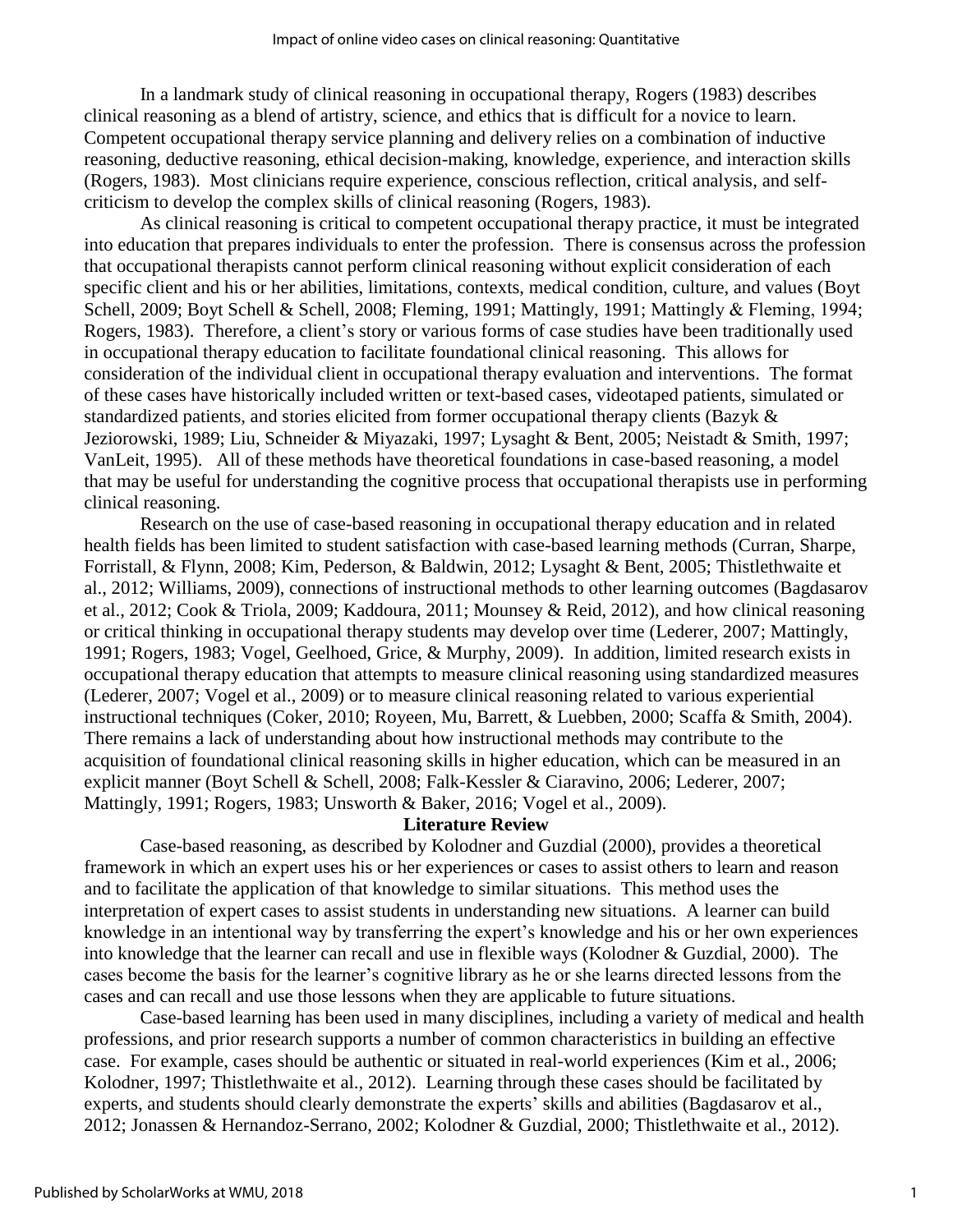Scaffolding describes a form of causal modeling in which expert support is offered in the context of a learner's readiness for skill development and then gradually reduced as the learner develops new skills (Choi & Lee, 2009; Jonassen, 1996). Collaborative and reflective learning practices incorporated into group processing of cases facilitates identification of relevant information, promotes problem-solving, and assists learners to consider possible outcomes of various interventions (Curran et al., 2008; Jonassen & Hernandoz-Serrano, 2002; Kaddoura, 2011; Kolodner, 1997; Thistlethwaite et al., 2012; Williams, 2009).

Learning outcomes, including increased student engagement in learning, knowledge acquisition, short-term learning, improved critical thinking, and higher course grades, have been documented through case-based instructional methods in a variety of disciplines (Kaddoura, 2011; Mounsey & Reid, 2012; Thistlethwaite et al., 2012). However, there is great variety in how these learning outcomes have been measured in the research process. Student satisfaction with case-based learning is consistently high in the literature, with identification of ease of learning, effectiveness in delivering content, collaborative problem-solving, relevance to clinical practice, and motivation or engagement in the case as important factors. When group work and online cases were available, students also rated them favorably (Curran et al., 2008; Kim et al., 2012; Thistlethwaite et al., 2012; Williams, 2009).

Case-based reasoning in occupational therapy education has been used as a means of engaging students in learning and to support collaboration among students. The design of cases has included textbased cases, actors portraying clients, live interviews of clients, and videotapes of therapists and patients. These have been presented in classrooms as well as over internet platforms (Bazyk & Jeziorowski, 1989; Liu et al., 1997; Lysaght & Bent, 2005; Neistadt & Smith, 1997; Neistadt, Wight, & Mulligan, 1998; VanLeit, 1995). Consistent with literature in related disciplines, occupational therapy student satisfaction has been reported with instructional methods that use case-based reasoning and with learning outcomes that included knowledge acquisition, skill development, and readiness for fieldwork (Cook & Triola, 2009; Lysaght & Bent, 2005; Tomlin, 2005). While there have been attempts to quantify reasoning using a few standardized measures, these attempts have simply identified the components of reasoning skills of allied health students at different points in time in a curriculum or in comparing the reasoning skills of students in different disciplines (Lederer, 2007; Vogel et al., 2009). These attempts to quantify reasoning have not been measured with consideration of instructional methods.

Standardized measures of clinical reasoning are not currently available to occupational therapy educators and researchers. However, measures of critical thinking have been used in research in the fields of psychology, education, and health care. Although the constructs of clinical reasoning and critical thinking are not identical, they are closely related. Critical thinking has been described as "the process of purposeful, reflective judgment focused on deciding what to believe or what to do" (Insight Assessment, 2014, p. 14). This requires analysis and evaluation of information and situations, and making inferences about this type of information to make reasoned decisions (Insight Assessment, 2014). The components of critical thinking identified in many standardized measures include analysis, inference, evaluation, induction, and deduction. These skills are consistent with early foundational descriptions of clinical reasoning in occupational therapy (Fleming, 1991; Mattingly, 1991; Mattingly & Fleming, 1994; Rogers, 1983) as well as the more contemporary considerations of types of clinical reasoning used in the discipline (Boyt Schell, 2009; Boyt Schell & Schell, 2008). Although various types of cases have been used in occupational therapy education to facilitate clinical reasoning in learners, technology now allows for the use of online video libraries of cases that show therapists working with actual clients in genuine clinical settings. Although many universities subscribe to these libraries, there is a lack of evidence that these cases help to develop reasoning skills. This study aimed to contribute evidence that instructional methods contribute to the development of the clinical reasoning skills required of competent clinical and professional occupational therapy practice.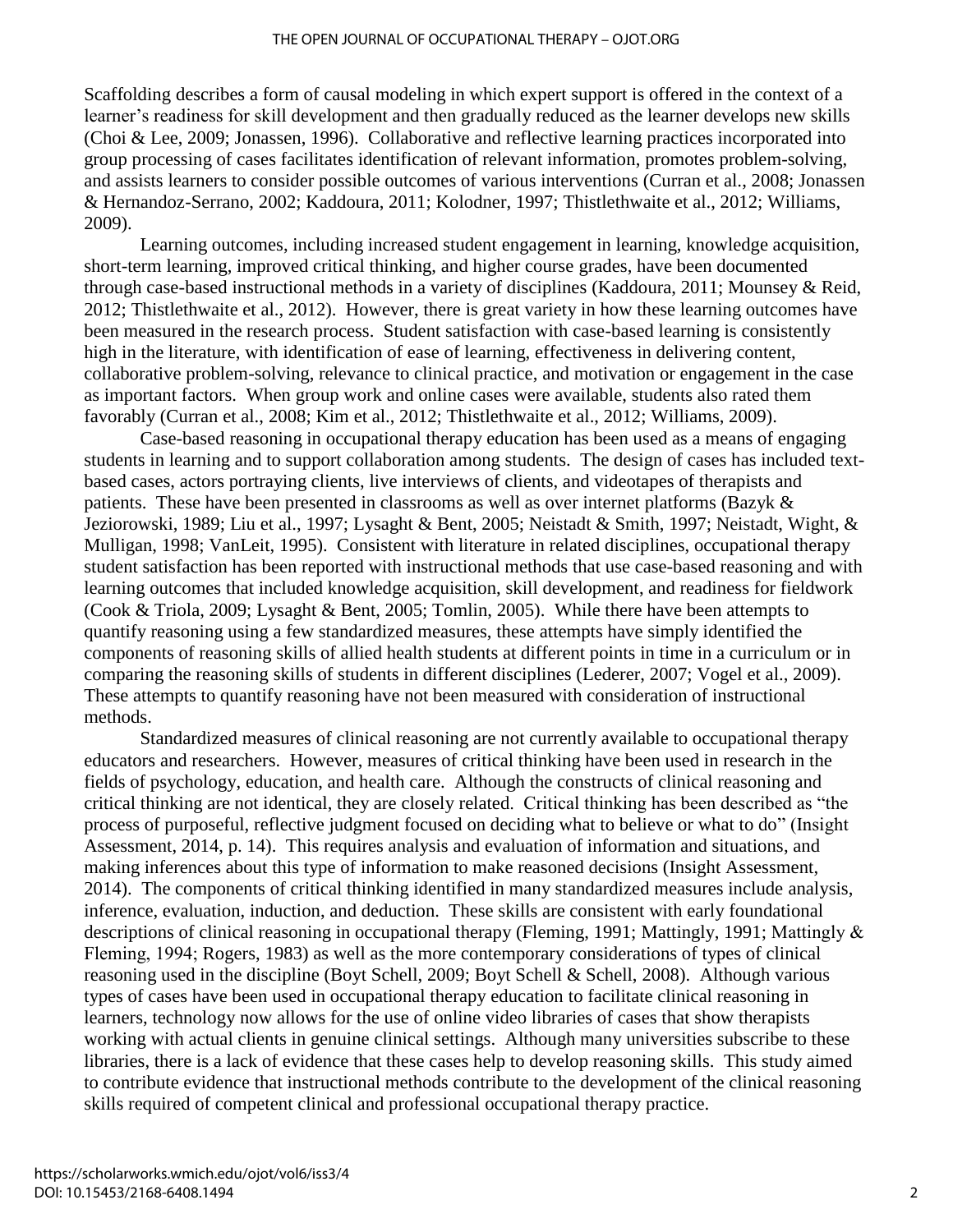#### **Method**

This research study aimed to examine the effect of video cases presented over an online platform combined with a clinical reasoning learning activity on the development of clinical reasoning skills in entry-level occupational therapy students. To examine fully the effectiveness of the video case-based learning activity, clinical reasoning measures were compared between groups of students using different instructional methods, namely video cases or text cases.

This quasi-experimental research study compared the effects of the online video cases combined with an explicit clinical reasoning activity to the effects of text-based cases on the development of clinical reasoning skills in occupational therapy students. An objective, quantitative measure of clinical reasoning was administered as a pretest and posttest for the two types of cases for the nonequivalent groups.

#### **Participants and Learning Activities**

Students in an entry-level occupational therapy program at a midsize, mid-Atlantic university participated in this research study. The 61 participants were enrolled in a physical rehabilitation course offered during the second year of this combined Bachelor of Science and Master of Science program. Therefore, the students had already been introduced to foundational concepts of the profession and the process and content of clinical reasoning. However, this course required higher level application and synthesis skills with consideration of clients' specific strengths and needs. Data was collected during two consecutive offerings of this course –spring 2014 and spring 2015. The students were enrolled in two distinct sections of this course, so convenience sampling decreased the possibility of outside factors contributing to potential differences in results.

Participation in the research study, which was approved by the university Institutional Review Board, in no way influenced assignment grades or course grades. Although the case-based assignments used for the research were a requirement of the course, the students were given the option to decline participation in the research study and the objective measure of clinical reasoning. The 61 students who participated in the research reflected an 81.3% rate of participation of all students enrolled in the course. Grade point average (GPA) was normally distributed for all of the participants; however, age was not, as determined by the Shapiro-Wilk's test  $(p > .05)$ .

The control group consisted of 31 female students with a mean age of 20.74 years (*SD* 0.77) and a mean GPA of 3.67 (*SD* 0.19). These students participated in case-based learning activities using textbased cases as learning tools. The instructor used video clips to illustrate points made in class or to facilitate class discussion. However, these video clips were used as isolated examples of client or therapist performance and did not use the principles of case-based learning.

The students in the control group used written case studies from a textbook as learning activities. The cases included more detailed client histories, such as the client's occupational profile. The students discussed the cases in class, with the instructor offering expert insight into the client characteristics and relevant considerations for occupational therapy, which included scaffolding techniques of case-based learning. The students then answered directed questions about the cases, which included how they would plan and implement assessments and interventions and how they would deal with situations that emerged during the therapy process. Although the discussion facilitated clinical reasoning in context, the types of reasoning and critical thinking skills were not explicitly identified by name. The students were assigned two other text-based case studies following the same assignment guidelines. They used the textbook to complete the assignments outside of class, with the first assignment completed in small groups of two or three students and the second completed individually.

The intervention group of 30 participants included 28 female and two male students. The mean age of 22.47 years (*SD* 3.38) was higher than the control group, and the mean GPA of 3.59 (*SD* 0.23) was lower than the control group. These students participated in case-based learning activities using videos from the International Clinical Educators, Inc. (ICE) Learning Center. This online video library was available to the university through a paid subscription and includes videos of occupational therapists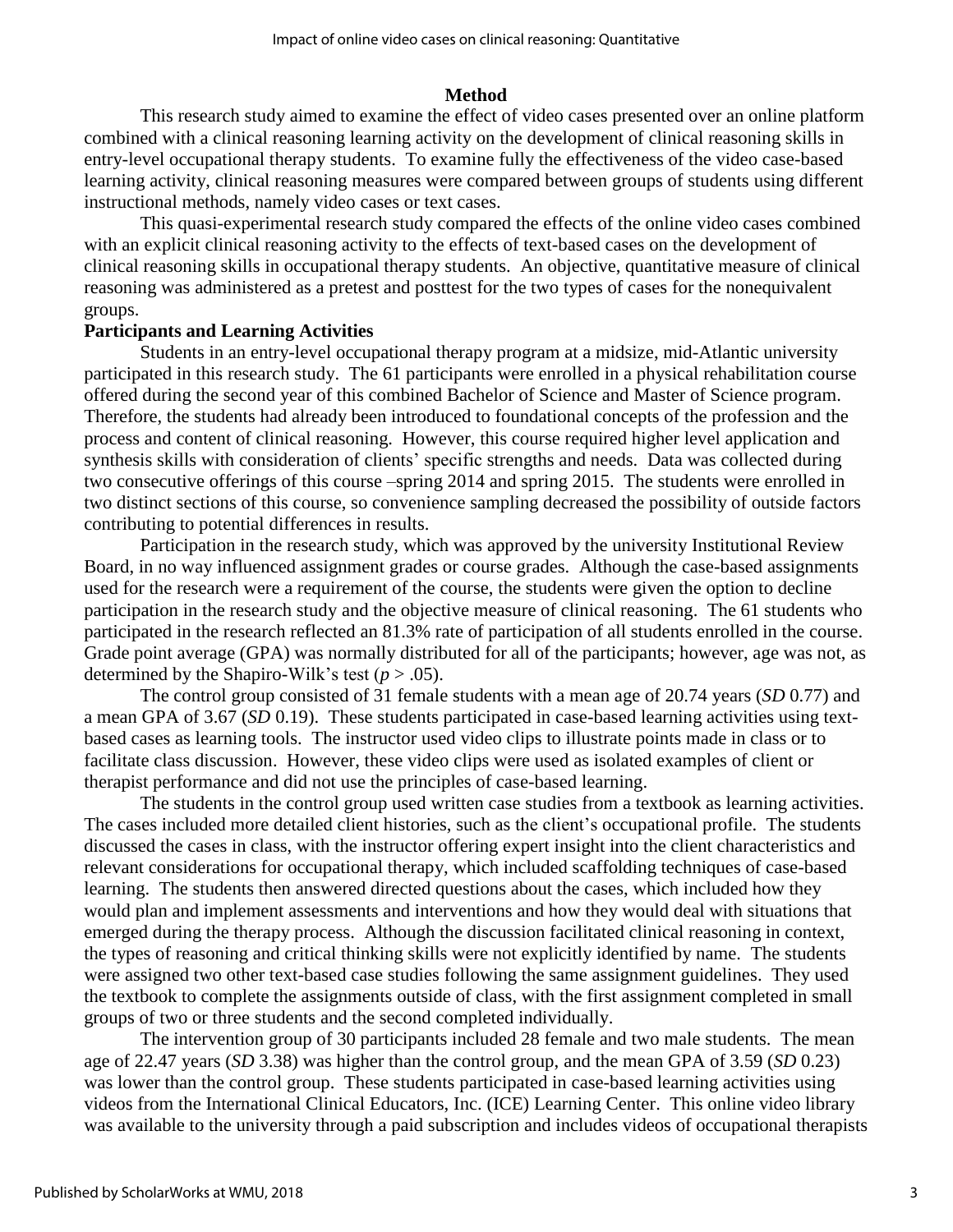and other health professionals interacting with clients in actual clinical settings. Viewing of the comprehensive case studies in class was followed by an explicit discussion of the types of clinical reasoning used by the therapist in the videos and was consistent with expert guidance and scaffolding recommended for case-based reasoning. Consistent with procedures for the control group, the students in this intervention group completed two additional assignments outside of class, with the first assignment completed in small groups of two or three students and the second completed individually.

The cases chosen for the intervention group from the ICE video library included multiple therapy sessions for the same client. The sessions took place in settings that were difficult to simulate in a classroom setting and focused on clients with complex conditions. The students developed an occupational profile for the client, identified a model and frame of reference to guide their considerations of the case, located evidence to support their reasoning, and explicitly described the salient points of each type of clinical reasoning that was evident in the cases. Finally, the students reflected on the case to describe how they could incorporate use of the case into their own cognitive library. Two occupational therapy faculty members at the university developed this learning activity and five experts, including clinicians and academicians, validated it.

The students in both the control and intervention groups participated in classroom discussions of the assigned cases, with the instructor addressing questions about the assignment. The first assignment was addressed in small groups during class with the instructor facilitating the discussion. An additional case was assigned for work outside of class and was completed in small groups of two to three students. This allowed the students to formulate opinions and to justify those opinions to other members of their group. Finally, another case was completed outside of class by students individually to promote personal responsibility for the demonstration of learning.

To determine if this sample size was adequate, an effect size of 0.57 was calculated from similar studies (Coker, 2010; Kaddoura, 2011) and a pilot study conducted in 2013 (Murphy, 2016). Assuming this effect size was consistent, a sample size of 61 would detect changes between the groups and would also detect changes in each group between pre and posttesting of clinical reasoning.

## **Instrument**

The Health Science Reasoning Test (HSRT) was used as a pretest and a posttest for all of the participants as an objective measure of clinical reasoning. This multiple-choice test is a 33-item subset of the California Critical Thinking Skills Test designed to measure critical thinking among students in comparison to an appropriate normative data set. The HSRT focuses on the health professions and frames questions in the context of health care. The following types of critical thinking are scored: analysis, inference, evaluation, deduction, and induction (Insight Assessment, 2014). Analysis, which includes gathering specific pieces of information, is often used by occupational therapy practitioners to gain insight into patients and specific details that contribute to occupational performance. Inference allows for the use of evidence in drawing conclusions and may contribute to intervention planning. Evaluation allows the practitioner to judge the quality of the conclusions reached; for example, considering the outcomes of interventions. Induction allows the practitioner to draw inferences and make decisions about what is believed to be true based on knowledge, experiences, or observations of the client. This skill may be used throughout the occupational therapy process. Deduction, however, bases judgments on what is already known to be truth or fact and may be used in applying theory or evidence to practice. In the HSRT, these five categories are combined for a total score and to determine a percentile score. In this research study, the HSRT scores were evaluated according to normative data for undergraduate students in an occupational therapy program, as the participants were in the undergraduate phase of their educational process. Insight Assessment (2014) has demonstrated content validity, construct validity, and reliability for the HSRT.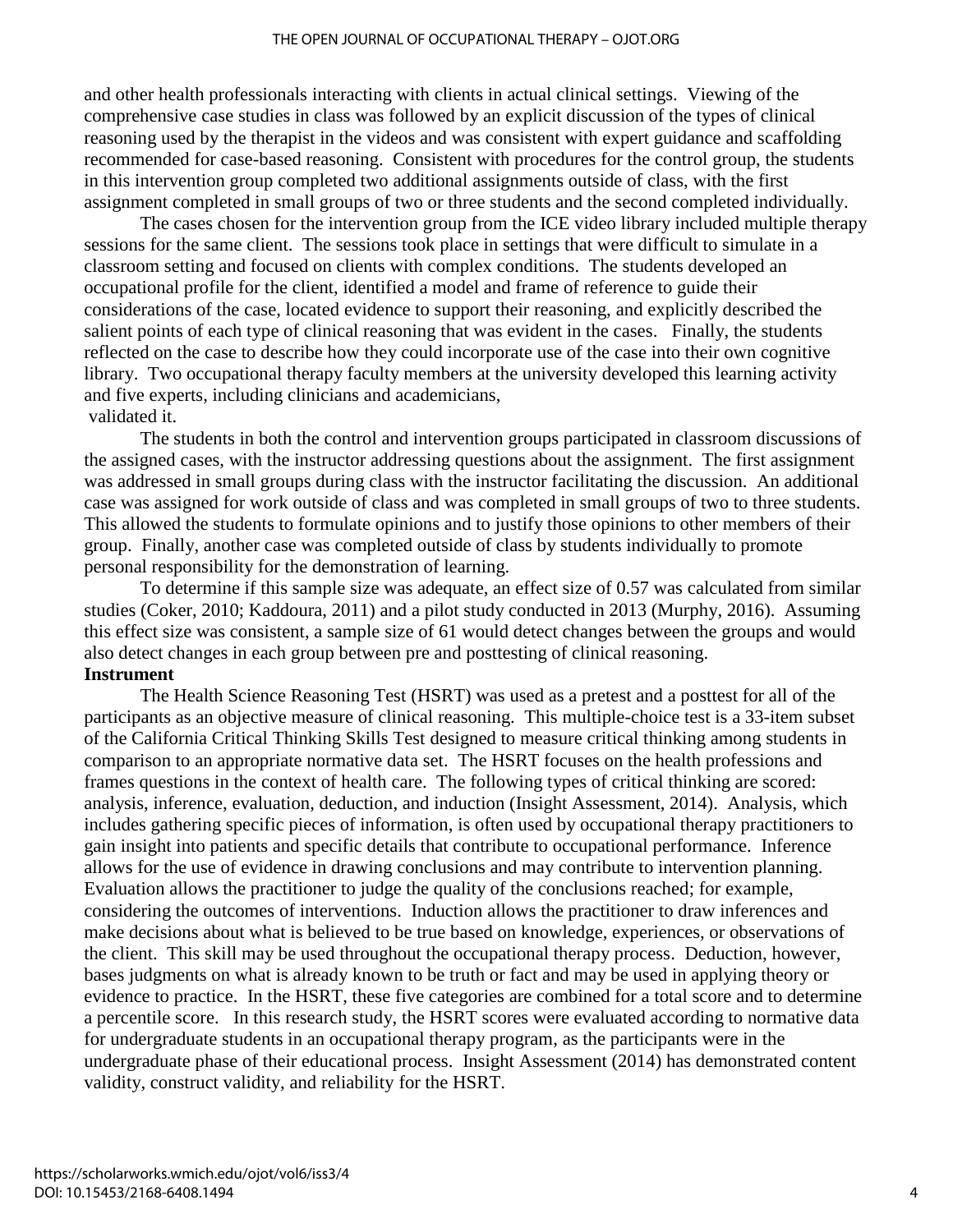## **Data Analysis**

The HSRT was administered as a pretest at the beginning of the academic semester. Then, the students in each section of the course participated in the assigned learning activities using either the text cases with directed questions or the video cases with the paired clinical reasoning learning activity. The students in both sections followed the same timelines and general guidelines for the assignments based on the principles of case-based reasoning. At the end of the 15-week semester, the students took the HSRT again as a posttest measure of reasoning.

Paired *t*-tests were first used to examine changes from pretest to posttest in the reasoning scores of each group. Analysis of covariance (ANCOVA) was then used to control for preexisting differences in the groups regarding age and GPA.

#### **Results**

Data from the HSRT pretest and posttest scores was examined according to overall and percentile scores, and the five types of reasoning—inductive reasoning, deductive reasoning, analytic reasoning, inference, and evaluation—were used to determine the overall score. The students in the control group, who used text-based case studies, demonstrated improved performance from the pretest to the posttest in overall score, percentile, deduction, analysis, inference, and evaluation; they demonstrated a decreased score in induction. When paired *t*-tests were conducted, however, none of these changes were determined to be statistically significant (see Table 1).

#### **Table 1**

*Comparison of the HSRT Pretest and Posttest Scores, Control Group (Text Cases)*

|            | Pretest |           | Posttest |           |            |      |      |
|------------|---------|-----------|----------|-----------|------------|------|------|
|            | Mean    | <b>SD</b> | Mean     | <b>SD</b> | Difference |      |      |
| Overall    | 22.00   | 3.84      | 22.87    | 4.56      | 0.87       | 1.43 | 0.17 |
| Percentile | 72.45   | 20.68     | 76.48    | 23.12     | 4.03       | 1.28 | 0.21 |
| Induction  | 7.97    | 1.43      | 7.68     | 1.92      | $-0.29$    | 1.18 | 0.25 |
| Deduction  | 6.71    | 1.97      | 7.26     | 2.03      | 0.55       | 1.79 | 0.08 |
| Analysis   | 4.26    | 1.09      | 4.55     | 1.21      | 0.29       | 1.22 | 0.23 |
| Inference  | 4.06    | 1.24      | 4.23     | 1.09      | 0.17       | 0.63 | 0.53 |
| Evaluation | 4.94    | 1.18      | 4.97     | 1.33      | 0.03       | 0.18 | 0.86 |

The students in the intervention group, who used video case studies and the clinical reasoning learning activity, demonstrated improved performance on the posttest in all measures of reasoning. The use of paired *t*-tests identified statistically significant changes from pretest to posttest in overall score, percentile, induction, deduction, and evaluation ( $p < .05$ ); however, the improved analysis and inference scores were not statistically significant (see Table 2).

## **Table 2**

*Comparison of the HSRT Pretest and Posttest Scores, Intervention Group (Video Cases)*

|            | Pretest |       | Posttest |           |            |      |         |
|------------|---------|-------|----------|-----------|------------|------|---------|
|            | Mean    | SD    | Mean     | <b>SD</b> | Difference |      |         |
| Overall    | 20.90   | 3.90  | 23.27    | 3.52      | 2.37       | 4.07 | < 0.001 |
| Percentile | 65.83   | 23.20 | 77.90    | 18.36     | 12.07      | 3.82 | 0.001   |
| Induction  | 7.43    | 1.14  | 7.97     | 1.16      | 0.54       | 2.39 | 0.024   |
| Deduction  | 6.47    | 2.11  | 7.40     | 1.75      | 0.93       | 3.16 | 0.004   |
| Analysis   | 4.17    | 1.37  | 4.53     | 1.17      | 0.36       | 2.01 | 0.054   |
| Inference  | 3.77    | 1.17  | 4.20     | 1.24      | 0.43       | 2.04 | 0.051   |
| Evaluation | 4.70    | 1.06  | 5.10     | 0.99      | 0.40       | 2.05 | 0.050   |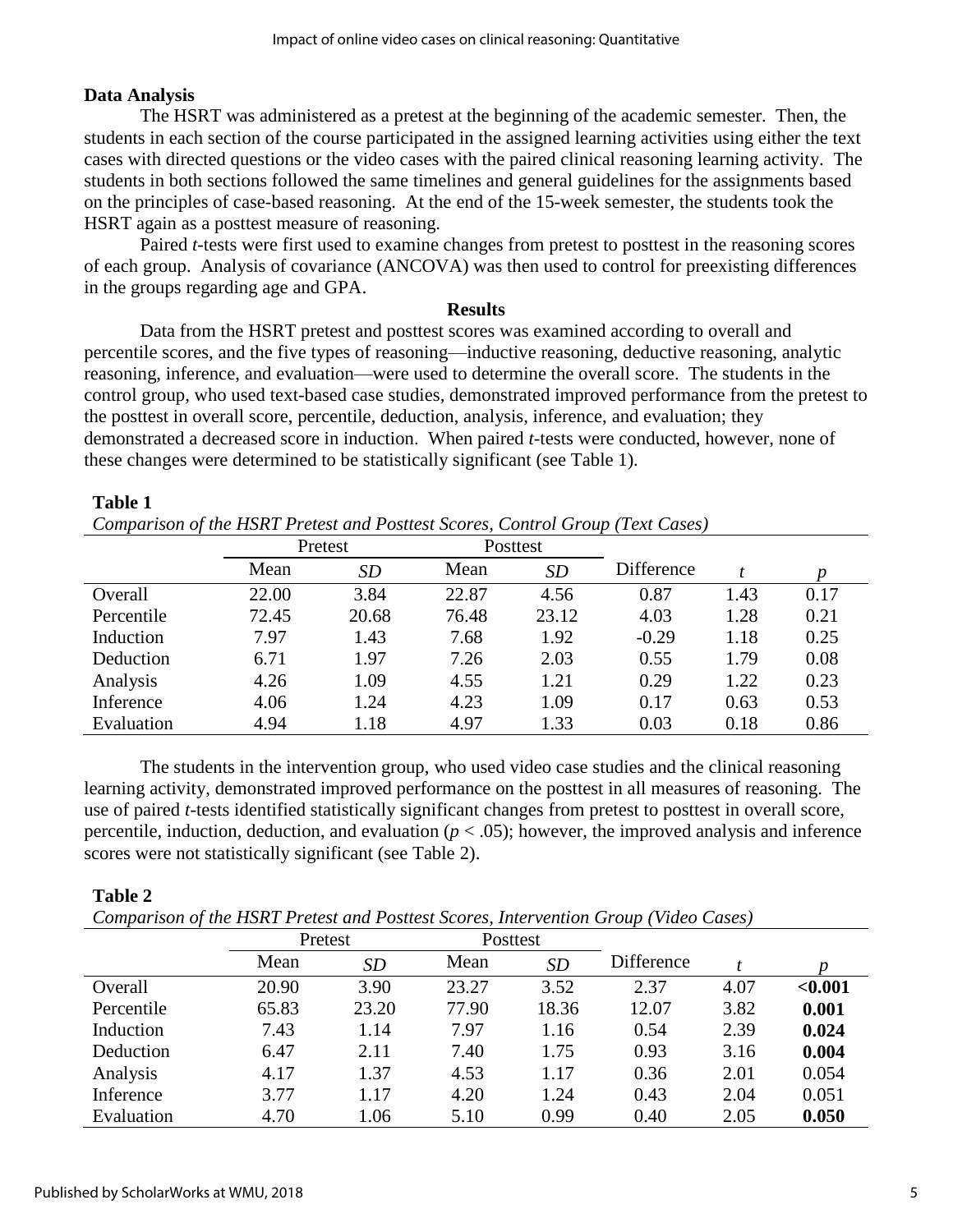An ANCOVA was then conducted to adjust for preexisting differences between the groups regarding age and GPA and to examine differences between the groups for all of the reasoning scores. Levene's Test of Equality of Error Variances was calculated for each test and subtest of the HSRT, with no statistically significant differences identified in the variances of the scores between the groups, thus demonstrating homogeneity of variance in all measures of the HSRT. Age did not have a statistically significant effect on any measure of the HSRT. GPA did have a statistically significant effect on the HSRT scores in subjects in the areas of overall scores ( $F_{(1,59)} = 4.00$ ,  $p = 0.05$ ), percentile scores ( $F_{(1,59)} =$ 4.26,  $p = 0.04$ ), and induction scores ( $F_{(1,59)} = 4.44$ ,  $p = 0.04$ ), which was addressed through the use of ANCOVA (see Table 3). The intervention group scored higher than the control group in overall scores, percentile scores, and all subtests. However, the only statistically significant difference between the groups was in inductive reasoning skills  $(p < .05)$ 

**Table 3**

|                      | F-value | Significance $(p)$ |
|----------------------|---------|--------------------|
| <b>Overall Score</b> | 2.92    | 0.09               |
| Percentile           | 2.83    | 0.10               |
| <b>Induction</b>     | 5.08    | 0.03               |
| Deduction            | 0.17    | 0.68               |
| Analysis             | 0.00    | 1.00               |
| Inference            | 0.69    | 0.41               |
| Evaluation           | 1.11    | 0.30               |

*The HSRT Comparisons between Groups, ANCOVA*

A closer examination of the total and percentile adjusted means demonstrates an improvement for both groups, as shown in Figures 1 and 2. The traditional method of presenting text cases, as well as the use of the video case studies and the associated clinical reasoning activity, facilitated improved critical thinking in entry-level students. Although only the intervention group, which used the video cases, showed a statistically significant difference between the pretest and posttest for overall and percentile scores, the differences between the two groups' posttest scores were not statistically significant at the  $p < .05$  level.



*Figure 1:* The HSRT pretest to posttest comparison of adjusted means, overall score.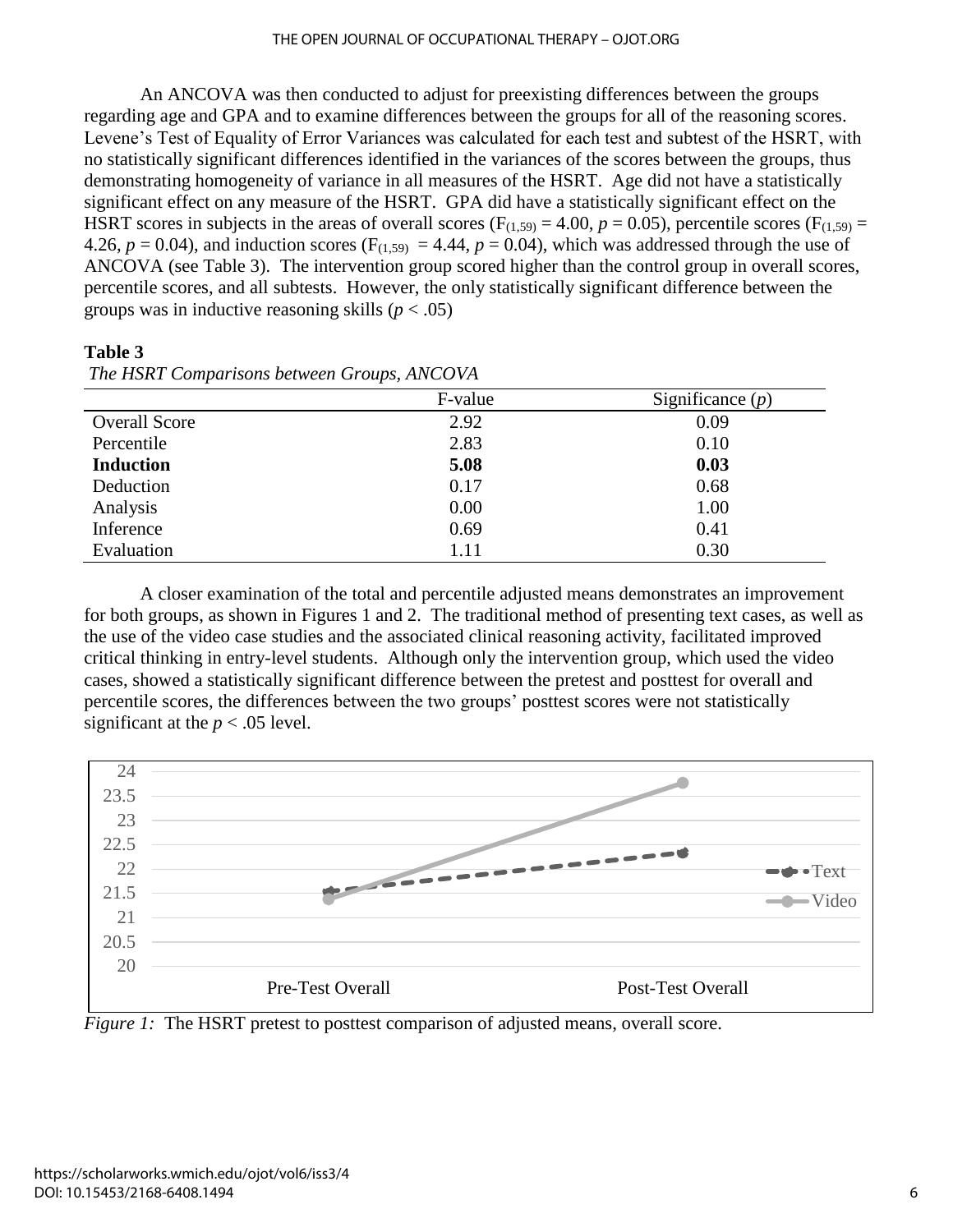

*Figure 2:* The HSRT pretest to posttest comparison of adjusted means, percentile score.

The difference in the posttest scores, however, was statistically significant for inductive reasoning (F-5.08,  $p = .03$ ). Although the control group had a higher pretest score in induction, the intervention group had a higher posttest induction score (see Figure 3). Out of a possible nine points for inductive reasoning, the posttest mean of 7.62 for the control group scored in the moderate range, while the posttest mean of 8.03 for the intervention group scored in the strong range of inductive reasoning.



*Figure 3*. The HSRT pretest to posttest comparison of adjusted means, inductive reasoning.

#### **Discussion**

The complex nature of clinical reasoning, as well as the necessity of effective reasoning as a basis of competent practice as an occupational therapist, has long been acknowledged by scholars and clinicians. Academic programs must therefore ensure that this skill is demonstrated by students preparing to enter the profession. And although case-based reasoning has been an educational underpinning of many types of academic programs in diverse disciplines, this has not been effectively linked to outcomes generated by specific instructional methods. This research used the HSRT as an objective measure of reasoning to identify the most effective types of cases and learning activities to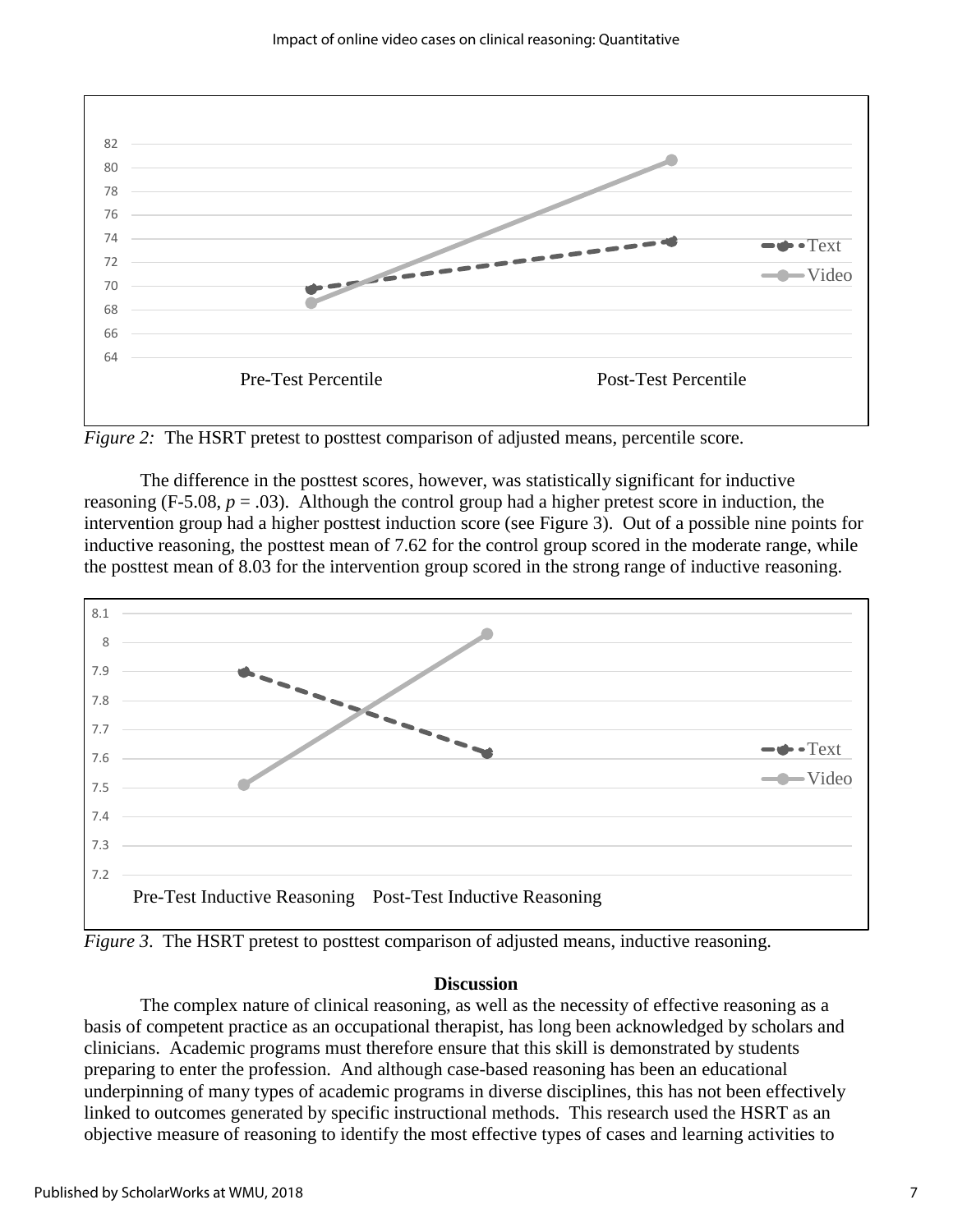facilitate this positive change in occupational therapy students. In fact, comprehensive video case studies paired with specific learning activities designed to facilitate clinical reasoning promoted significantly stronger inductive reasoning skills in entry-level students when compared to those who used text-based case studies.

Occupational therapy clinicians and researchers acknowledge that clinical reasoning cannot be performed without explicit consideration of each specific client and his or her abilities, limitations, contexts, medical condition, culture, and values (Boyt Schell, 2009; Boyt Schell & Schell, 2008; Fleming, 1991; Mattingly, 1991; Mattingly & Fleming, 1994; Rogers, 1983). The video cases and associated explicit explanations of the reasoning process offered a more realistic and comprehensive examination of the client and his or her context. This is also supported by the need for authenticity in cases described by Kolodner (1997) and Kim et al. (2006).

Inductive reasoning is a necessary underpinning of clinical reasoning, as the occupational therapist must gather information from multiple sources and in complex ways to truly understand how a client engages in occupation and to determine what barriers may be addressed in the therapeutic process. Inductive reasoning is one of the key components of critical thinking identified in standardized measures, such as the California Critical Thinking Skills Test and the HSRT (Insight Assessment, 2014), and is used in research in the health professions (Coker, 2010; Kaddoura, 2011). In addition, Rogers (1983) first described how inductive reasoning, deductive reasoning, ethical decision-making, knowledge, and experience are needed for competent clinical reasoning in occupational therapy. While text-based cases typically deliver information to learners in direct and explicit ways, the video cases require students to make observations, interpret information, and use judgment to plan and facilitate meaningful interventions for clients. The videos allow for a richer and more authentic experience to prepare students for the inductive components of clinical reasoning, which is a core, albeit complex, competency of an occupational therapy practitioner. The contextually embedded cases that are inherent in the videos cannot be provided by a written text that describes the conclusions that have already been drawn from observations and client performance.

There were several limitations to this study. First, the convenience sampling technique may have threatened internal validity, as equivalency between the groups could not be ensured. The statistical test of ANCOVA was used to control for this. In addition, the time measured to anticipate a change in clinical reasoning was brief, namely one academic semester. Including these types of learning activities in subsequent courses and measuring over time may provide additional insights. Vogel et al. (2009) explored a positive change in reasoning in occupational therapy students over time; therefore, this measurement and the learning activities, if repeated over time, could add to the link between instructional methods and clinical reasoning over the course of more than one academic semester. **Implications for Occupational Therapy Education and Further Research**

Case-based learning has been a staple of graduate and undergraduate education in a variety of health disciplines (Curran et al., 2008; Jonassen & Hernandoz-Serrano, 2002; Kaddoura, 2011; Kolodner, 1997; Thistlethwaite et al., 2012; Williams, 2009) and in occupational therapy (Bazyk & Jeziorowski, 1989; Liu et al., 1997; Lysaght & Bent, 2005; Neistadt & Smith, 1997; VanLeit, 1995). And although there is evidence for the use of this educational model, this evidence has not linked casebased learning specifically to clinical reasoning in occupational therapy in the past (Boyt Schell & Schell, 2008; Falk-Kessler & Ciaravino, 2006; Lederer, 2007; Mattingly, 1991; Rogers, 1983; Unsworth & Baker, 2016; Vogel et al., 2009). Although case-based learning outcomes have included student engagement, knowledge acquisition, and higher course grades (Kaddoura, 2011; Mounsey & Reid, 2012; Thistlethwaite et al, 2012), this study provides a more vital link to the inductive reasoning skills necessary for effective clinical reasoning and to address the complexities of the provision of individualized services to individuals.

There is a clear indication that case-based reasoning contributes to student confidence in the ability to perform clinical reasoning in the context of a physical rehabilitation course. More specifically,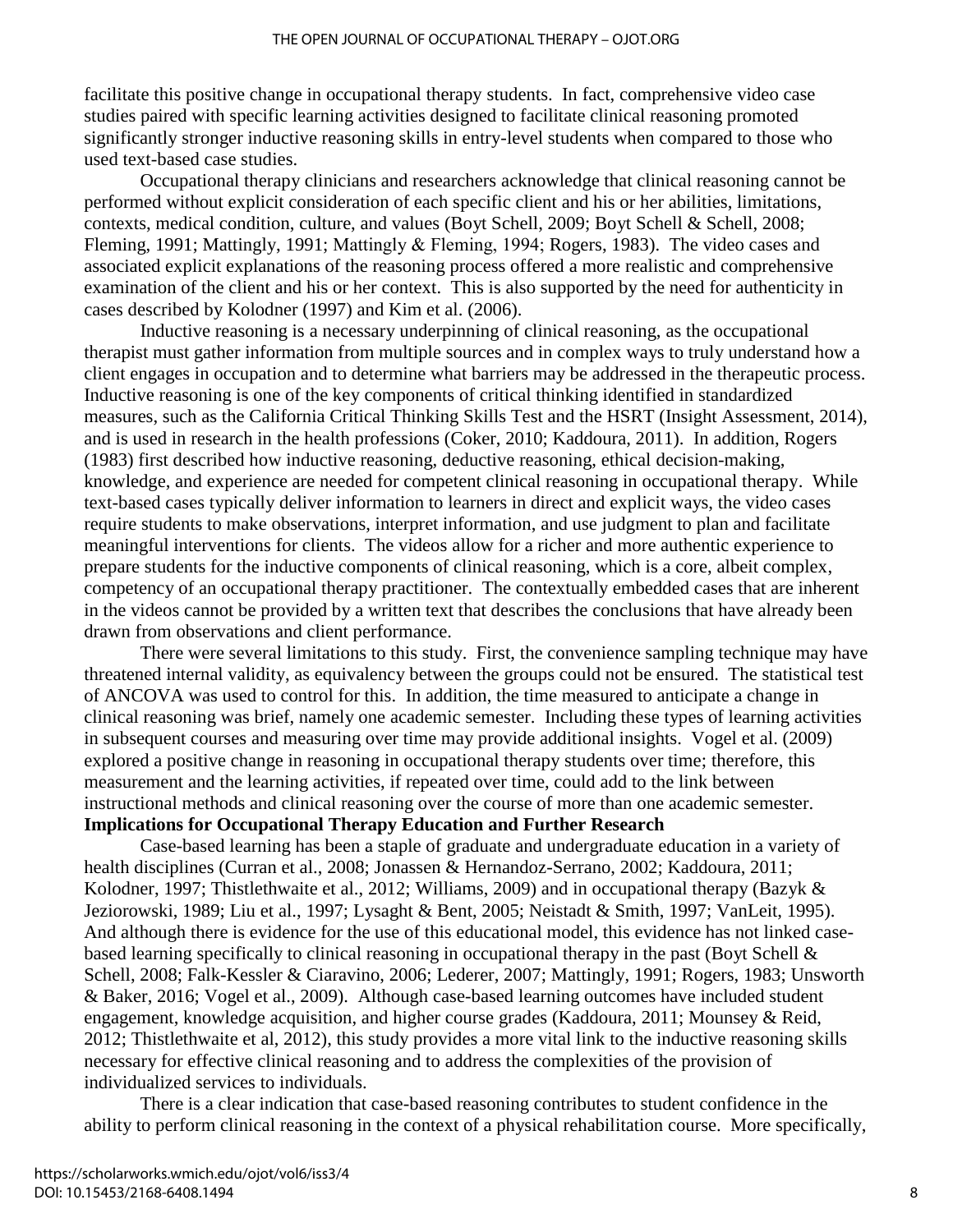comprehensive video case studies accompanied by a learning activity that explicitly asks students to explore and explain the reasoning used in the cases improve inductive reasoning. The video cases challenged the learners to make observations, analyze and refine these observations, and then draw conclusions that could lead to decision-making about occupational therapy interventions and services. This process of analysis and decision-making required more inductive reasoning from the learner than reading a text-based case (which drew some conclusions for the reader in the written descriptions of client performance). There are implications for further study of the student perceptions of reasoning related to the type of case presented and for a better understanding of the student experience in developing clinical reasoning competence. Additional research could address study limitations if measured over longer periods and while using video cases and the constructs of case-based reasoning.

Occupational therapy practitioners must develop the ability to translate what they have learned in the didactic setting into practice and to apply knowledge and information obtained from a client to develop interventions. This research study supports how case-based reasoning and the use of comprehensive video case studies combined with an explicit learning activity do, in fact, promote the inductive reasoning process required of occupational therapy students preparing for entry into the field.

This evidence has several implications for occupational therapy education. Since video case studies and targeted clinical reasoning activities increase inductive reasoning, they may be used in many ways throughout a curriculum. Video cases could be used across courses that target different areas of practice to facilitate reasoning in different settings. Introducing more frequent and diverse videos may promote a wider range of reasoning skills for students. Video cases could be used in preparation for fieldwork experiences in which students are learning to perform clinical reasoning simultaneously while interacting with clients. Infusing this building block of clinical reasoning across a curriculum may ultimately better prepare students for competence in the complex skill of clinical reasoning.

*Lynne F. Murphy, EdD, OTR/L, earned a BS in occupational therapy, a MS in health science, and an EdD in Instructional Technology from Towson University. Her 30 years of clinical experience have been focused on many aspects of physical rehabilitation. Dr. Murphy has been an occupational therapy educator for 20 years at Towson University and East Carolina University.*

*Wendy B. Stav, PhD, OTR/L, SCDCM, FAOTA holds a BS in occupational therapy from Quinnipiac University and a PhD in occupational therapy from Nova Southeastern University. For almost 20 years her work has focused on driving and community mobility across the lifespan. Dr. Stav has worked in academia for 16 years in entry and postprofessional levels.*

#### **References**

- Bagdasarov, Z., Harkrider, L. N., Johnson, J. F., MacDougall, A., E., Devenport, L. D., Connelly,  $S_{1}, \ldots$  Thiel, C. E. (2012). An investigation of case-based instructional strategies on learning, retention, and ethical decision-making. *Journal of Empirical Research on Human Research Ethics*, *7*(4), 79-86. [https//doi.org/10.1525/jer.2012.7.4.79](https://doi.org/10.1525/jer.2012.7.4.79)
- Bazyk, S., & Jeziorowski, J. (1989). Videotaped versus live instruction in demonstrating evaluation skills to occupational therapy students. *The American Journal of Occupational Therapy*, *43*(7), 465-468.

#### [https://doi.org/10.5014/ajot.43.7.465](https://ajot.aota.org/article.aspx?articleid=1880157)

Boyt Schell, B. A. (2009). Professional reasoning in practice. In E. B. Crepeau, E. S. Cohn, & B. A. Boyt Schell (Eds.), *Willard & Spackman's* 

*occupational therapy* (11th ed.) (pp. 314-327). Philadelphia, PA: Lippincott Williams & Wilkins.

- Boyt Schell, B. A., & Schell, J. W. (2008). *Clinical and professional reasoning in occupational therapy*. Baltimore, MD: Lippincott, Williams, & Wilkins.
- Choi, I., & Lee, K. (2009). Designing and implementing a case-based learning environment for enhancing ill-structured problem solving: Classroom management problems for prospective teachers. *Educational Technology Research and Development*, *57*(1), 99-129.

[https://doi.org/10.1007/s11423-008-9089-2](https://link.springer.com/article/10.1007%2Fs11423-008-9089-2)

Coker, P. (2010). Effects of an experiential learning program on the clinical reasoning and critical thinking skills of occupational therapy students. *Journal of Allied Health*, *39*(4), 280-286.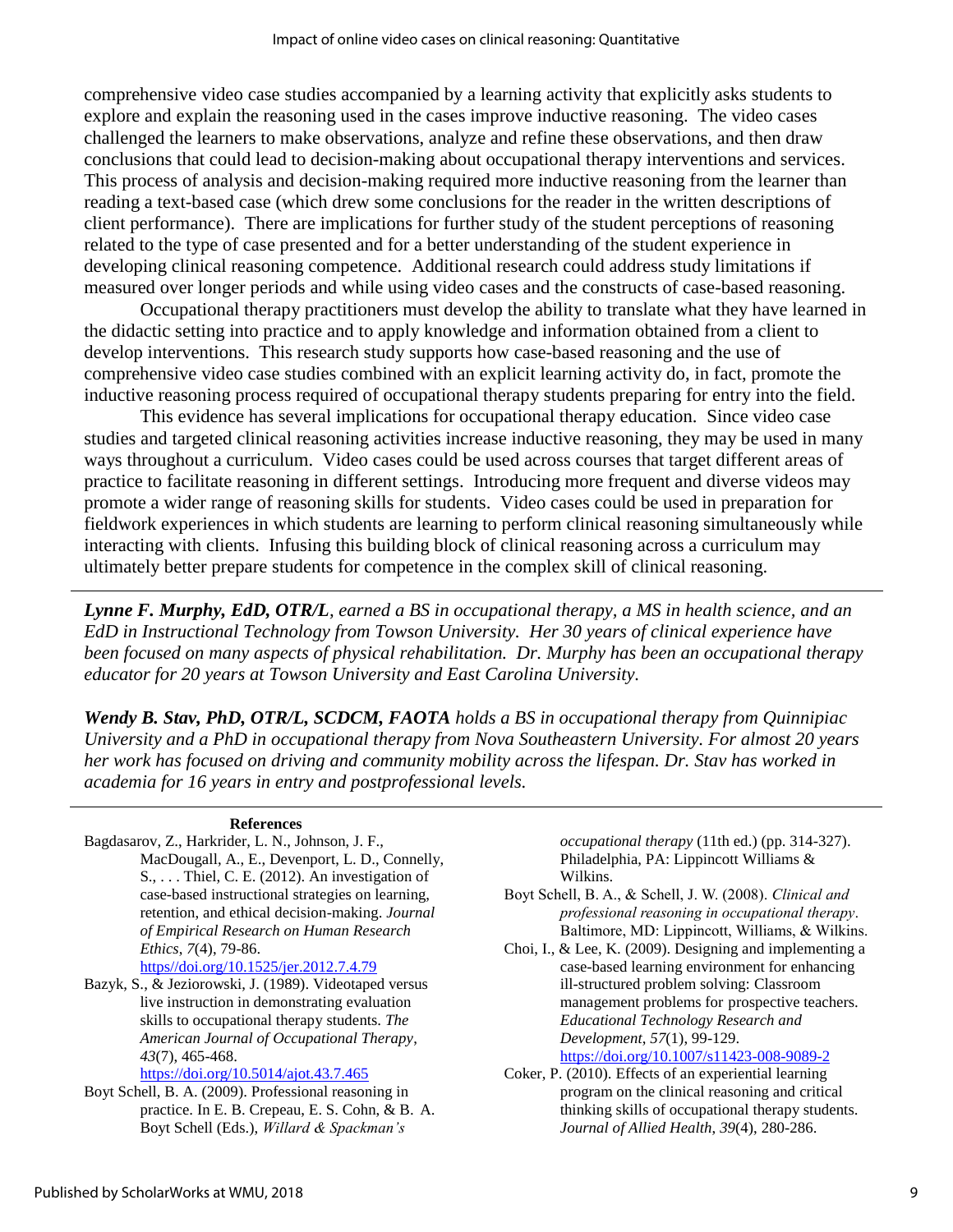- Cook, D. A., & Triola, M. M. (2009). Virtual patients: A critical literature review and proposed next steps. *Medical Education*, *43*(4), 303-311. [https://doi.org/10.1111/j.1365-](http://onlinelibrary.wiley.com/doi/10.1111/j.1365-2923.2008.03286.x/abstract) [2923.2008.03286.x](http://onlinelibrary.wiley.com/doi/10.1111/j.1365-2923.2008.03286.x/abstract)
- Curran, V. R., Sharpe, D., Forristall, J., & Flynn, K. (2008). Student satisfaction and perceptions of small group process in case-based interprofessional learning. *Medical Teacher*, *30*(4), 431-433. [https://doi.org/10.1080/01421590802047323](https://www.tandfonline.com/doi/full/10.1080/01421590802047323)
- Falk-Kessler, J., & Ciaravino, E. A. (2006). Student reflections as evidence of interactive clinical reasoning skills. *Occupational Therapy in Health Care*, *20*(2), 75-88. [https://doi.org/10.1080/J003v20n02\\_05](https://www.tandfonline.com/doi/abs/10.1080/J003v20n02_05)
- Fleming, M. H. (1991). The therapist with the three-track mind. *American Journal of Occupational Therapy*, *45*(11), 1007-1014. https://doi.org/10.5014/ajot.45.11.1007
- Insight Assessment. (2014). *Health science reasoning test manual.* San Jose, CA: California Academic Press.
- Jonassen, D. (1996). Scaffolding diagnostic reasoning in case-based learning environments. *Journal of Computing in Higher Education*, *8*(1), 48-68. [https://doi.org/10.1007/BF02942395](https://link.springer.com/article/10.1007%2FBF02942395)
- Jonassen, D. H., & Hernandoz-Serrano, J. (2002). Casebased reasoning and instructional design: Using stories to support problem solving. *Educational Technology Research and Development*, *50*(2), 65-77. [https://doi.org/10.1007/BF02504994](https://link.springer.com/article/10.1007%2FBF02504994)
- Kaddoura, M. A. (2011). Critical thinking skills of nursing students in lecture-based teaching and case-based learning. *International Journal for the Scholarship of Teaching and Learning*, *5*(2), 1-18. [https://doi.org/10.20429/ijsotl.2011.050220](https://digitalcommons.georgiasouthern.edu/ij-sotl/vol5/iss2/20/)
- Kim, H. J., Pederson, S., & Baldwin, M. (2012). Improving user satisfaction via a case-enhanced e-learning environment. *Education & Training*, *54*(2/3), 204-218.

[https://doi.org/10.1108/00400911211210305](http://www.emeraldinsight.com/doi/abs/10.1108/00400911211210305)

- Kim, S., Phillips, W. R., Pinsky, L., Brock, D., Phillips, K., & Keary, J. (2006). A conceptual framework for developing teaching cases: A review and synthesis of the literature across disciplines. *Medical Education*, *40*, 867-876. [https://doi.org/10.1111/j.1365-](http://onlinelibrary.wiley.com/doi/10.1111/j.1365-2929.2006.02544.x/abstract;jsessionid=B22A6EBCC3BBCF09ADC3D3672B51175B.f02t02) [2929.2006.02544.x](http://onlinelibrary.wiley.com/doi/10.1111/j.1365-2929.2006.02544.x/abstract;jsessionid=B22A6EBCC3BBCF09ADC3D3672B51175B.f02t02)
- Kolodner, J. L. (1997). Educational implications of analogy: A view from case-based reasoning. *American Psychologist*, *52*(1), 57-66. [https://doi.org/10.1037//0003-066x.52.1.57](https://doi.org/10.1037/0003-066x.52.1.57)
- Kolodner, J. L., & Guzdial, M. (2000). Theory and practice of case-based learning aids. In D. H. Jonassen & S. M. Land (Eds.) *Theoretical foundations of learning environments* (pp. 215- 242). Mahwah, N.J.: Lawrence Erlbaum Associates.
- Lederer, J. M. (2007). Disposition toward critical thinking among occupational therapy students. *American Journal of Occupational Therapy*, *61*(5), 519- 526. [https://doi.org/10.5014/ajot.61.5.519](https://ajot.aota.org/article.aspx?articleid=1866986)
- Liu, L., Schneider, P., & Miyazaki, M. (1997). The effectiveness of using simulated patients versus videotapes of simulated patients to teach clinical skills to occupational and physical therapy students. *The Occupational Therapy Journal of Research: Occupation, Participation and Health*, *17*(3), 159-172.

<https://doi.org/10.1177/153944929701700301>

Lysaght, R., & Bent, M. (2005). A comparative analysis of case presentation modalities used in clinical reasoning coursework in occupational therapy. *The American Journal of Occupational Therapy*, *59*(3), 314-324.

[https://doi.org/10.5014/ajot.59.3.314](https://ajot.aota.org/article.aspx?articleid=1871708) 

Mattingly, C. (1991). What is clinical reasoning? *American Journal of Occupational Therapy*, *45*(11), 979-986.

<https://doi.org/10.5014/ajot.45.11.979> Mattingly, C., & Fleming, M. H. (1994). *Clinical* 

- *reasoning: Forms of inquiry in a therapeutic practice*. Philadelphia: F. A. Davis.
- Mounsey, A., & Reid, A. (2012). A randomized controlled trial of two different types of web based instructional methods: One with casebased scenarios and one without. *Medical Teacher*, *34*(9), e654-e658. [https://doi.org/10.3109/0142159X.2012.689442](https://www.tandfonline.com/doi/full/10.3109/0142159X.2012.689442)
- Murphy, L. F. (2016). *The use of an online video library in the development of case-based clinical reasoning skills in occupational therapy education.* (Doctoral dissertation). Retrieved from [http://library.towson.edu/cdm/ref/collection](http://library.towson.edu/digital/collection/etd/id/50481) [/etd/id/50481](http://library.towson.edu/digital/collection/etd/id/50481)
- Neistadt, M. E., & Smith, R. E. (1997). Teaching diagnostic reasoning: Using a classroom-as clinic methodology with videotapes. *American Journal of Occupational Therapy*, *51*(3), 360- 368. [https://doi.org/10.5014/ajot.51.5.360](https://ajot.aota.org/article.aspx?articleid=1862403)
- Neistadt, M. E., Wight, J., & Mulligan, S. E. (1998). Clinical reasoning case studies as teaching tools. *American Journal of Occupational Therapy*, *52*(2), 125-132. [https://doi.org/10.5014/ajot.52.2.125](https://ajot.aota.org/article.aspx?articleid=1862509)
- Rogers, J. C. (1983). Clinical Reasoning: The Ethics, Science, and Art. Eleanor Clarke Slagle Lectureship. *American Journal of Occupational Therapy*, *37*(9), 601-616. [https://doi.org/10.5014/ajot.37.9.601](https://ajot.aota.org/article.aspx?articleid=1887343)
- Royeen, C., Mu, K., Barrett, K., & Luebban, A. J. (2000). Pilot investigation: Evaluation of clinical reflection and reasoning before and after workshop intervention. In P. A. Crist (Ed.) *Innovations in occupational therapy education* (pp. 107-114). Bethesda,